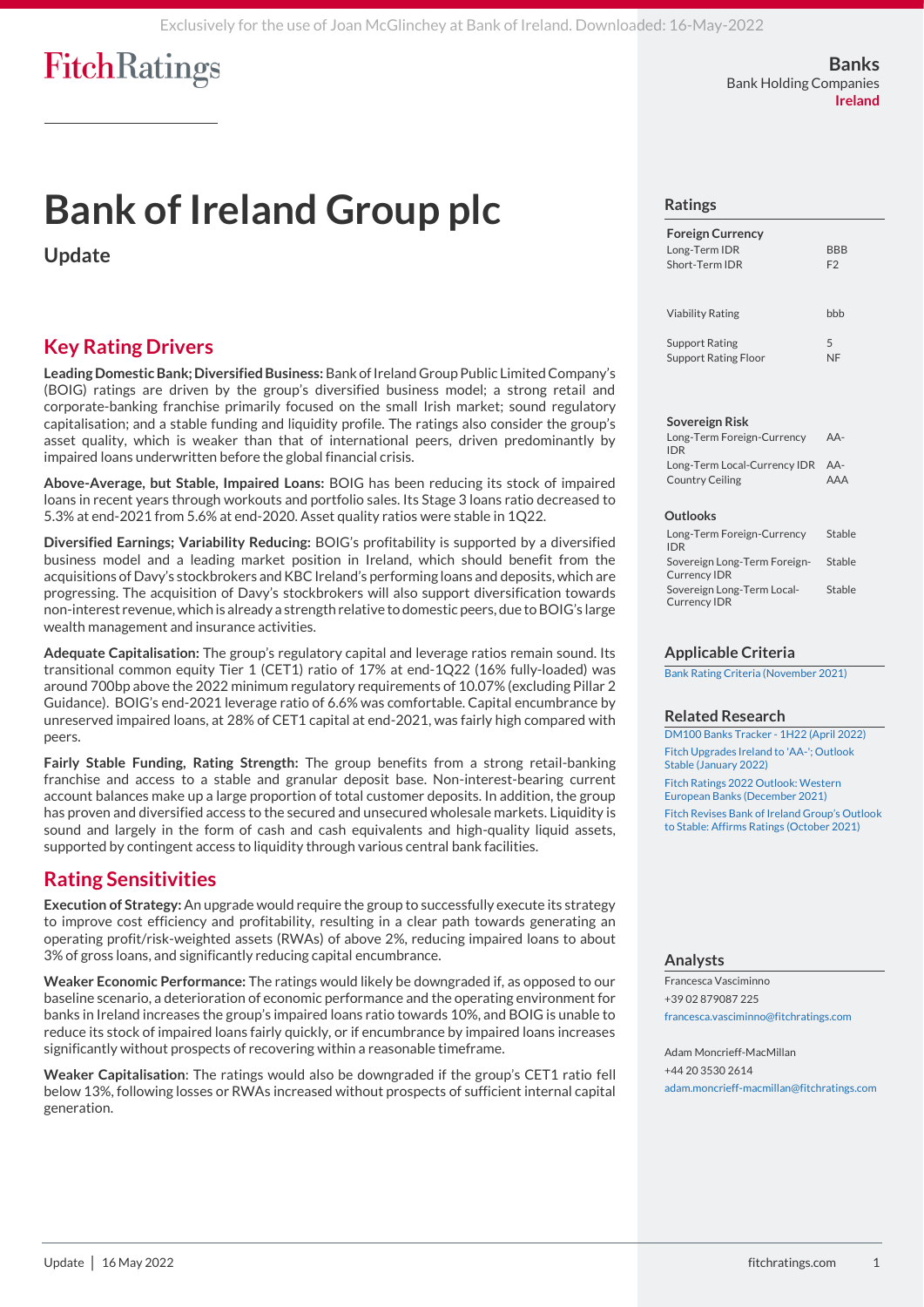#### **Issuer Ratings**

| <b>Rating Level</b>                  | <b>Bank of Ireland (BOI)</b> | Bank of Ireland (UK) Plc |
|--------------------------------------|------------------------------|--------------------------|
| Long-Term IDR                        | BBB+/Stable                  | BBB+/Stable              |
| Short-Term IDR                       | F <sub>2</sub>               | F <sub>2</sub>           |
| Viability Rating (VR)                | bbb                          | bbb                      |
| Support Rating                       | 5                            | 2                        |
| <b>Support Rating Floor</b>          | No Floor                     |                          |
| Derivative Counterparty Rating (DCR) | BBB+(dcr)                    | BBB+(dcr)                |
| Source: Fitch Ratings                |                              |                          |

#### **Consolidated Assessment**

Fitch Ratings assesses BOIG on a consolidated basis. BOIG's VR reflects its role as the group holding company and is aligned with that of its main operating subsidiary, Bank of Ireland (BOI). The equalisation of the VRs reflects the continued absence of double leverage at the holding company level, and the absence of material restrictions to the transfer of capital and liquidity across the group, subject to the operating companies meeting regulatory capital and liquidity requirements.

BOI's Long-Term Issuer Default Rating (IDR) and DCR are one notch above the bank's VR to reflect the protection of BOI's senior third-party creditors by resolution funds ultimately raised by BOIG, down-streamed to BOI and designed to protect the operating company's external senior creditors in a group failure. The buffers of junior and down-streamed holding company senior debt are built to comply with minimum requirement for own funds and eligible liabilities (MREL).

The IDRs of BOI's fully-owned UK subsidiary, Bank of Ireland (UK) Plc (BOI UK), are equalised with BOI's. Our support assessment of BOI UK reflects our view that the probability of support from BOI is high. This is underpinned by a record of unquestioned support from the parent, strong integration into the group, high fungibility of capital and funding between BOI UK and the group, and the high reputational risk the group would face in the event of BOI UK's default. The IDRs also reflect the protection of its third-party senior liabilities provided by the group's buffers of junior and senior debt.

#### **Debt Rating Classes**

| <b>Rating Level</b>      | <b>BOIG</b> | <b>BOI</b>      |  |
|--------------------------|-------------|-----------------|--|
| Senior unsecured         | <b>BBB</b>  | BBB+            |  |
| Tier 2 subordinated debt | $BB+$       | B <sub>R+</sub> |  |
| Additional Tier 1 (AT1)  | BB-         |                 |  |
| Source: Fitch Ratings    |             |                 |  |

Senior debt ratings are in line with the banks' Long-Term IDRs.

Subordinated Tier 2 debt ratings are notched down twice from the banks' VRs, reflecting the likelihood of poor recovery prospects for the notes arising from subordination in the event of a non-viability event. We do not notch for non-performance risk because the terms of the notes do not provide for loss absorption on a going-concern basis.

AT1 notes are rated four notches below BOIG's VR, two notches for loss severity relative to senior unsecured creditors and two notches for incremental non-performance risk.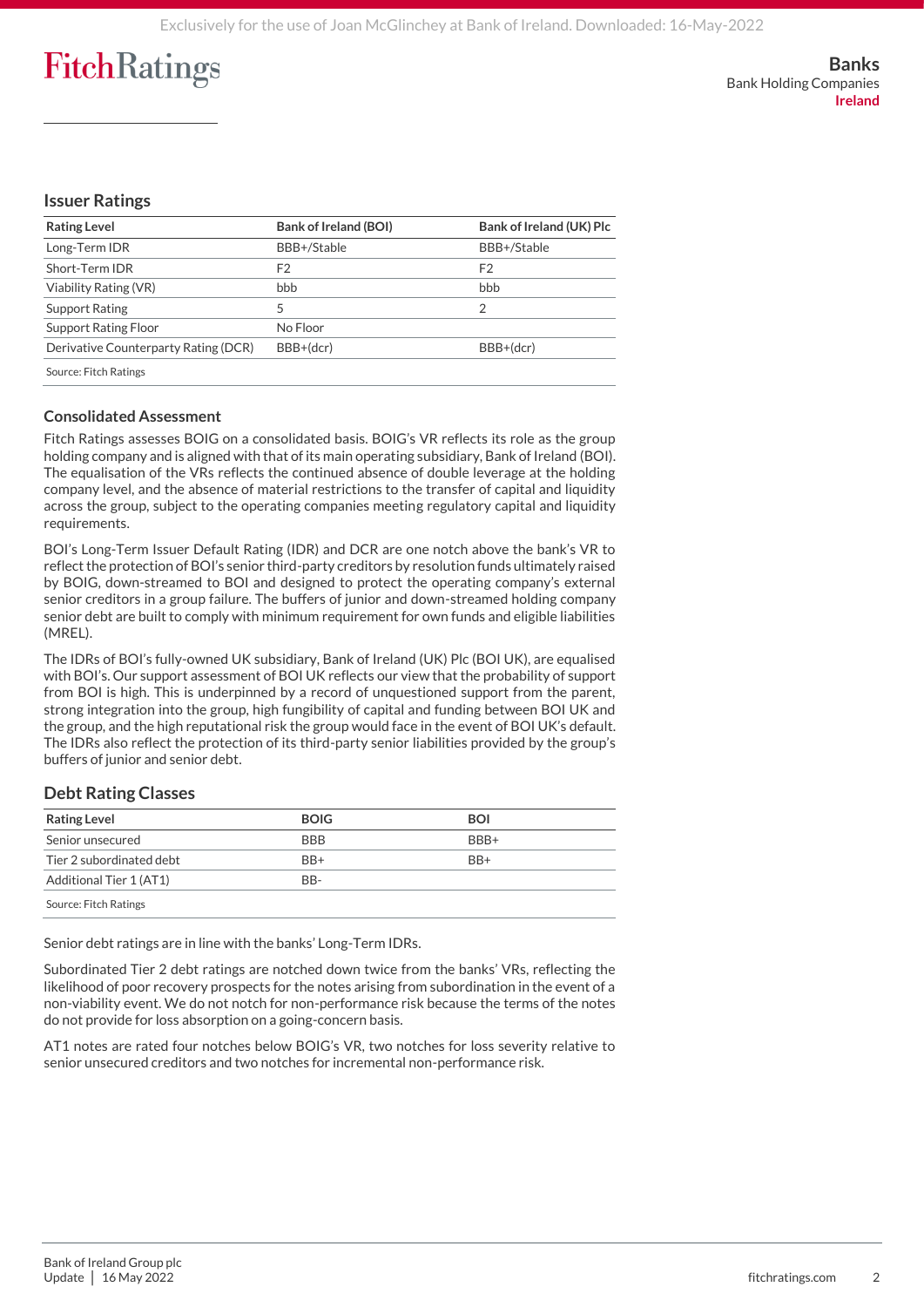**Banks** Bank Holding Companies **Ireland**

#### **Ratings Navigator Banks Ratings Navigator aaa aaa AAA AAA** Stable **aa+ aa+ AA+ AA+** Stable **aa aa AA AA** Stable **aa- aa- AA- AA-** Stable **a+ a+ A+ A+** Stable **a a A A** Stable **a- a- A- A-** Stable **bbb+ bbb+ BBB+ BBB+** Stable **bbb bbb BBB BBB** Stable **bbb- bbb- BBB- BBB-** Stable **bb+ bb+ BB+ BB+** Stable **bb bb BB BB** Stable **bb- bb- BB- BB-** Stable **b+ b+ B+ B+** Stable **b b B B** Stable **b- b- B- B-** Stable **ccc+ ccc+ CCC+ CCC+** Stable **ccc ccc CCC CCC** Stable **ccc- ccc- CCC- CCC-** Stable **cc cc CC CC** Stable **c c C C** Stable **f f NF D or RD** Stable Peer Ratings Operating Company Profile Management & Peer Ratings Company Profile Strategy Environment **Issuer Default Earnings & Capitalisation & Funding & Viability Rating Floor Rating Rating** .<br>Leverage **Risk Appetite Support Rating**<br>Risk Appetite **Support Rating Support Rating Support Rating Support Rating Profitability** Earnings & Financial Profile Funding & Liquidity **Bank of Ireland Group Public Limited Company <b>ESG Relevance:**

Last Rating Navigator dated 4 October 2021

## **Significant Changes**

#### **Downward Revision to Growth; Operating Environment Still Supportive for Banks**

Fitch expects strong economic performance to continue in Ireland, although the agency cut its growth forecast to 4.9% in 2022 and 2.8% in 2023 for real Modified Domestic Demand. This measure excludes the effects of multinational enterprises on Irish GDP and is a better measure of true domestic economic performance. The growth forecast revision was to reflect the impact of the war in Ukraine.

Fitch upgraded Ireland's sovereign rating to 'AA-'/Stable from 'A+'/Stable in January 2022 to reflect the expectation of a continued improvement in fiscal metrics and debt reduction, supported by strong economic performance despite the recent downward revision of growth.

Direct exposure to Russia, Belarus and Ukraine through trade, energy and financial channels in Ireland is negligible, but soaring inflation will limit household disposable income and reduce consumption. We also expect the crisis to reduce consumer confidence and weigh on the growth of Ireland's main trading partners. The Irish economy is entering this period of uncertainty, caused by the war but also Brexit and global tax reform risks, with strong buffers.

For the large Irish banks, direct exposure to Russia, Belarus and Ukraine is also almost nonexistent, but the indirect effects of soaring inflation, slower-than-anticipated GDP growth in combination with the withdrawal of pandemic support schemes, could result in higher than anticipated borrower default rates. We expect the Irish economy will continue to perform strongly, which should continue to support the banks' performance and legacy risk reduction. The large Irish banks' capital ratios are stronger than those of their European peers and funding and liquidity profiles are robust, which mitigate concerns over emerging credit risks.

Our assessment of BOIG's operating environment also considers its material operations in the UK. As the group reduces the balance sheet of its UK subsidiary in line with its plan and expands its Irish loan book through the announced acquisitions, our assessment of the Irish operating environment might become more relevant for the overall VR.

#### **Bar Chart Legend** Vertical bars – VR range of Rating Factor Bar Colours – Influence on final VR Higher influence Moderate influence Lower influence Bar Arrows – Rating Factor Outlook Positive Negative Evolving Stable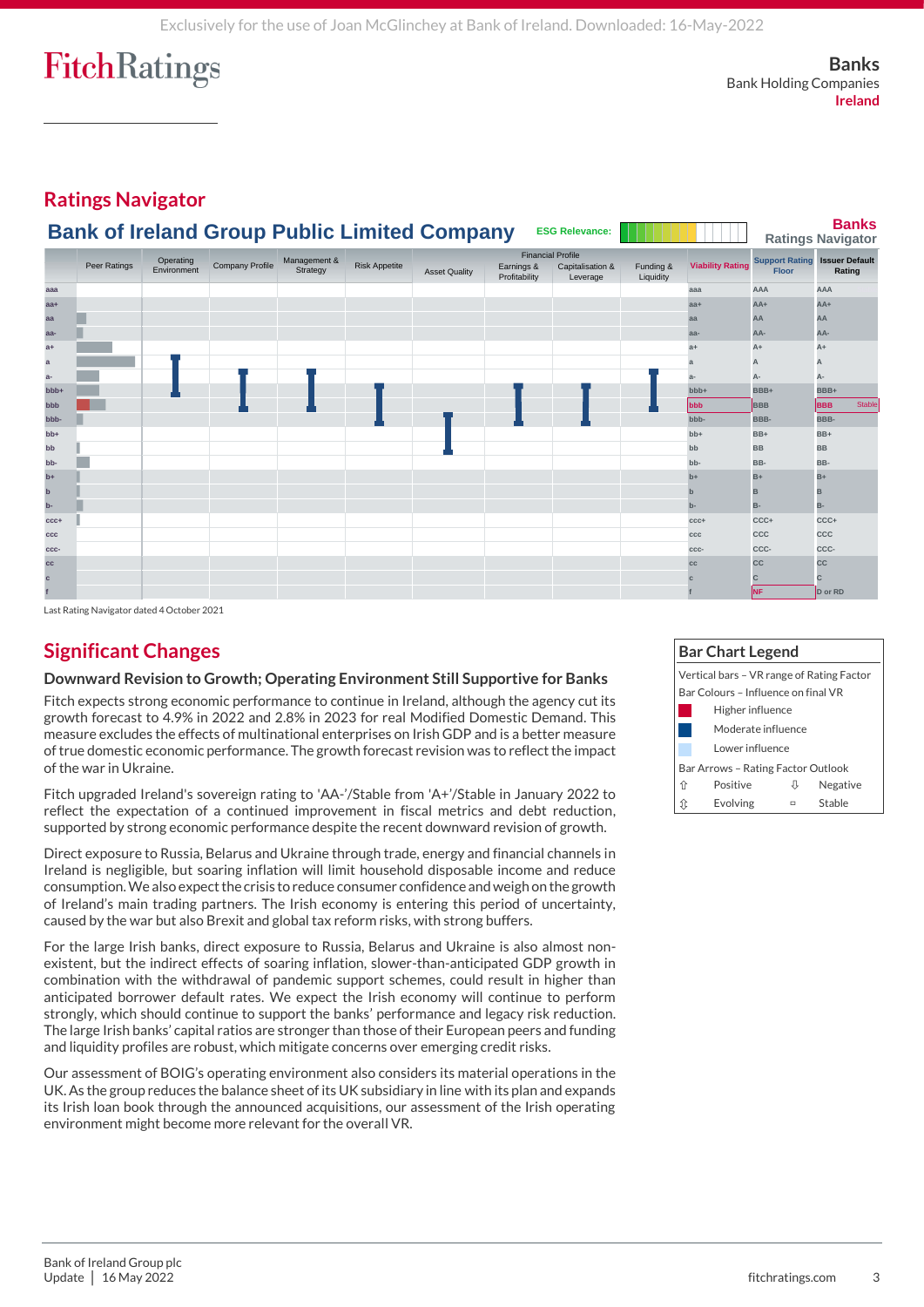**Banks** Bank Holding Companies **Ireland**

#### **Return to Profitability in 2021; Positive Start to 2022**

BOIG returned to profitability in 2021 after releasing EUR194 million of loan and other credit impairment charges. Net interest income increased from a combination of higher interest income on loans and charging negative rates on deposits.

Non-interest income increased supported by an increase in net fees and commissions (although still below pre-pandemic levels) and an increase in wealth and insurance income. Cost discipline has been maintained. Fitch cost/income ratio decreased to 62% in 2021 against 71% in 2020, due to combination of stable costs and increased operating income. In 1Q22 costs have been controlled and were 1% lower than 1Q21, whilst absorbing cost inflation and increased investment spend.

#### **Stable Asset Quality**

BOIG's asset quality has not deteriorated in 2021, with a decrease in both stage 3 and stage 2 loans driven by increased repayments and IFRS 9 model improvements. Asset quality in 2021 was aided by EUR344 million of non-performing loan disposals, which we expect the bank to continue to do in 2022 to reduce its stock of legacy impaired loans.

The bank reported impaired loans of EUR4.1 billion at end-1Q22 (broadly in line with end-2021) equivalent to a 5.3% non-performing exposure ratio according to its own calculations.

#### **Stable Capital, Buyback Programme**

At end-March 2022 BOIG's CET1 ratio remained stable at 17% compared with end-2021. The EUR50 million buyback programme was completed in May 2022. BOIG's two main acquisitions, Davy's Stockbrokers and KBC Bank Ireland's performing mortgage loan book, are expected to be completed following receipt of regulatory and competition authority approvals. The CET1 impact of the acquisitions is expected to be around 200bp. The sell-down of BOIG's government ownership share has continued in 2021 and in 2022, and is now below 4%. BOIG is expecting return to full private ownership this year.

#### **Senior Management Changes Not Expected to Alter Strategic Direction**

In 2021 BOIG's CFO resigned and was replaced by BOIG's former Chief Strategy Officer. In April 2022 BOIG's CEO also announced she will leave the bank in September. We do not expect these changes in management to materially alter the bank's strategic direction. We believe there is enough depth of management and the bank has taken certain strategic steps which require continued focus and progress, primarily the integration of the inorganic acquisitions. BOIG was expected to release a fully updated strategic plan later in 2022, however the timing of the update may be impacted by the recently announced departure of the CEO.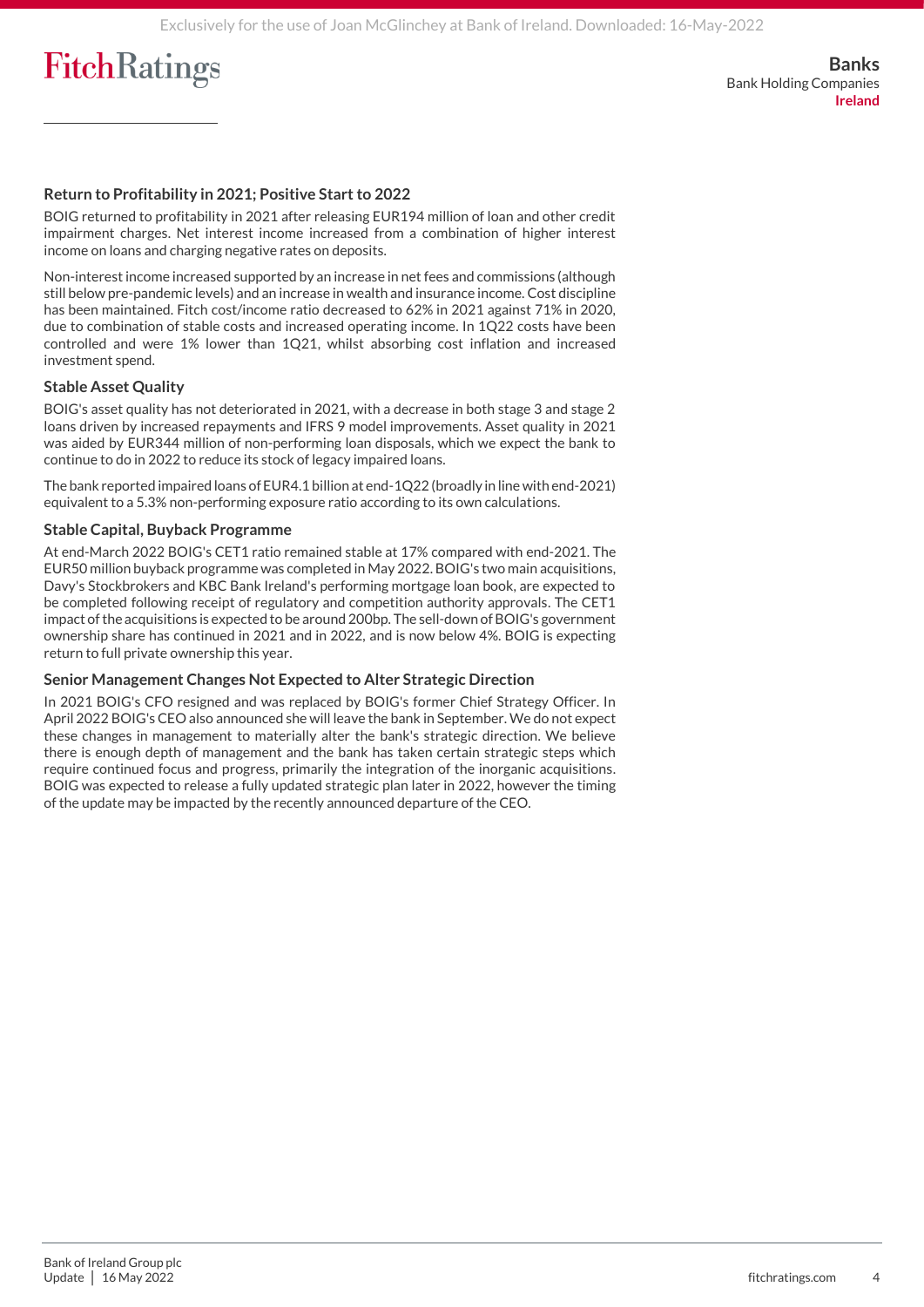#### **Summary Financials and Key Ratios**

|                                              | 31 Dec 21                |                          | 31 Dec 20                | 31 Dec 19                | 31 Dec 18                |          |
|----------------------------------------------|--------------------------|--------------------------|--------------------------|--------------------------|--------------------------|----------|
|                                              | Year end<br>(USDm)       | Year end                 |                          | Year end                 | Year end                 | Year end |
|                                              |                          | (EURm)                   | (EURm)                   | (EURm)                   | (EURm)                   |          |
|                                              | Audited -<br>unqualified | Audited -<br>unqualified | Audited -<br>unqualified | Audited -<br>unqualified | Audited -<br>unqualified |          |
| <b>Summary income statement</b>              |                          |                          |                          |                          |                          |          |
| Net interest and dividend income             | 2,522                    | 2,230.0                  | 2,090.0                  | 2,156.0                  | 2,136.0                  |          |
| Net fees and commissions                     | 304                      | 269.0                    | 256.0                    | 305.0                    | 297.0                    |          |
| Other operating income                       | 560                      | 495.0                    | 295.0                    | 488.0                    | 400.0                    |          |
| Total operating income                       | 3,386                    | 2,994.0                  | 2,641.0                  | 2,949.0                  | 2,833.0                  |          |
| Operating costs                              | 2,103                    | 1,859.0                  | 1,888.0                  | 1,949.0                  | 1,945.0                  |          |
| Pre-impairment operating profit              | 1,284                    | 1.135.0                  | 753.0                    | 1,000.0                  | 888.0                    |          |
| Loan and other impairment charges            | $-219$                   | $-194.0$                 | 1,133.0                  | 214.0                    | $-42.0$                  |          |
| Operating profit                             | 1,503                    | 1,329.0                  | $-380.0$                 | 786.0                    | 930.0                    |          |
| Other non-operating items (net)              | $-122$                   | $-108.0$                 | $-380.0$                 | $-141.0$                 | $-95.0$                  |          |
| Tax                                          | 188                      | 166.0                    | $-53.0$                  | 197.0                    | 160.0                    |          |
| Net income                                   | 1,193                    | 1,055.0                  | $-707.0$                 | 448.0                    | 675.0                    |          |
| Other comprehensive income                   | 828                      | 732.0                    | $-266.0$                 | 175.0                    | $-19.0$                  |          |
| Fitch comprehensive income                   | 2,021                    | 1,787.0                  | $-973.0$                 | 623.0                    | 656.0                    |          |
| <b>Summary balance sheet</b>                 |                          |                          |                          |                          |                          |          |
| Assets                                       |                          |                          |                          |                          |                          |          |
| Gross Ioans                                  | 88,562                   | 78,304.0                 | 78,823.0                 | 80,795.0                 | 78,693.0                 |          |
| - Of which impaired                          | 4,733                    | 4,185.0                  | 4,376.0                  | 3,099.0                  | 4,483.0                  |          |
| Loan loss allowances                         | 2,214                    | 1,958.0                  | 2,242.0                  | 1,308.0                  | 1,728.0                  |          |
| Net loans                                    | 86,347                   | 76,346.0                 | 76,581.0                 | 79,487.0                 | 76,965.0                 |          |
| Interbank                                    | 3,110                    | 2,750.0                  | 2,453.0                  | 3,328.0                  | 2,625.0                  |          |
| Derivatives                                  | 1,777                    | 1,571.0                  | 2,217.0                  | 1,999.0                  | 1,724.0                  |          |
| Other securities and earning assets          | 43,739                   | 38,673.0                 | 37,518.0                 | 34,663.0                 | 32,812.0                 |          |
| Total earning assets                         | 134,974                  | 119,340.0                | 118,769.0                | 119,477.0                | 114,126.0                |          |
| Cash and due from banks                      | 35,468                   | 31,360.0                 | 10,953.0                 | 8,325.0                  | 6,033.0                  |          |
| Other assets                                 | 5,166                    | 4,568.0                  | 4,032.0                  | 4,081.0                  | 3,510.0                  |          |
| <b>Total assets</b>                          | 175,608                  | 155,268.0                | 133,754.0                | 131,883.0                | 123,669.0                |          |
| <b>Liabilities</b>                           |                          |                          |                          |                          |                          |          |
| Customer deposits                            | 104,905                  | 92,754.0                 | 88,519.0                 | 83,933.0                 | 78,832.0                 |          |
| Interbank and other short-term funding       | 14,642                   | 12,946.0                 | 2,506.0                  | 2,214.0                  | 2,549.0                  |          |
| Other long-term funding                      | 11,689                   | 10,335.0                 | 7,681.0                  | 10,372.0                 | 10,887.0                 |          |
| Trading liabilities and derivatives          | 2,539                    | 2,245.0                  | 2,257.0                  | 2,478.0                  | 1,835.0                  |          |
| Total funding and derivatives                | 133,775                  | 118,280.0                | 100,963.0                | 98,997.0                 | 94,103.0                 |          |
| Other liabilities                            | 28,864                   | 25,521.0                 | 23,050.0                 | 22,326.0                 | 19,394.0                 |          |
| Preference shares and hybrid capital         | 1,238                    | 1,095.0                  | 1,086.0                  | 127.0                    | 121.0                    |          |
| Total equity                                 | 11,731                   | 10,372.0                 | 8,655.0                  | 10,433.0                 | 10,051.0                 |          |
| Total liabilities and equity                 | 175,608                  | 155,268.0                | 133,754.0                | 131,883.0                | 123,669.0                |          |
| Exchange rate                                |                          | $USD1 =$<br>EUR0.884173  | $USD1 =$<br>EUR0.821963  | $USD1 =$<br>EUR0.89015   | $USD1 =$<br>EUR0.873057  |          |
| Source: Fitch Ratings, Fitch Solutions, BOIG |                          |                          |                          |                          |                          |          |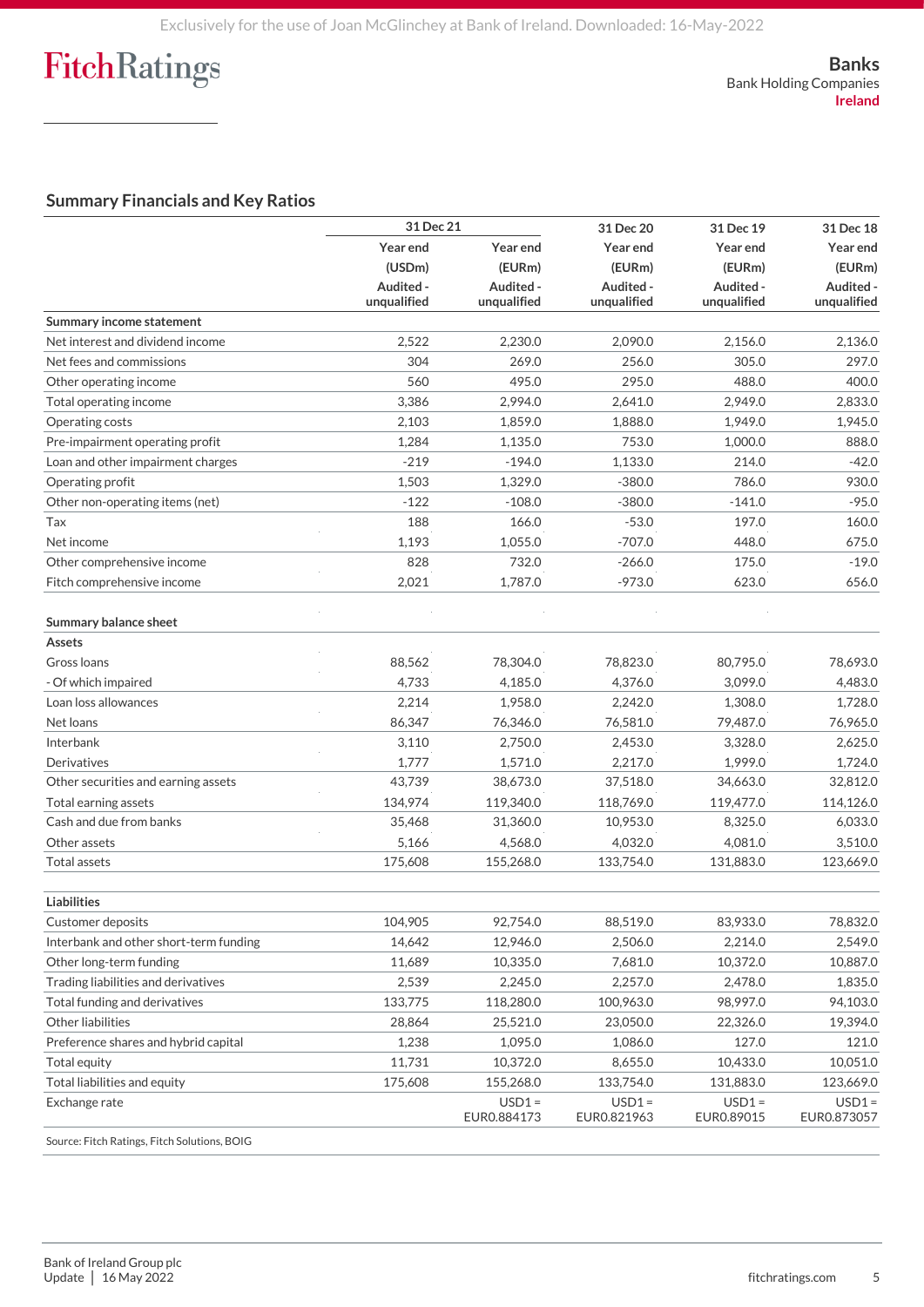**Banks** Bank Holding Companies **Ireland**

### **Summary Financials and Key Ratios**

|                                              | 31 Dec 21 | 31 Dec 20 | 31 Dec 19 | 31 Dec 18 |
|----------------------------------------------|-----------|-----------|-----------|-----------|
| Ratios (annualised as appropriate)           |           |           |           |           |
| Profitability                                |           |           |           |           |
|                                              |           |           |           |           |
| Operating profit/risk-weighted assets        | 2.9       | $-0.8$    | 1.6       | 2.0       |
| Net interest income/average earning assets   | 1.9       | 1.8       | 1.8       | 1.9       |
| Non-interest expense/gross revenue           | 62.2      | 71.4      | 67.0      | 69.7      |
| Net income/average equity                    | 11.2      | $-7.5$    | 4.4       | 6.8       |
| <b>Asset quality</b>                         |           |           |           |           |
| Impaired loans ratio                         | 5.3       | 5.6       | 3.8       | 5.7       |
| Growth in gross loans                        | $-0.7$    | $-2.4$    | 2.7       | 0.3       |
| Loan loss allowances/impaired loans          | 46.8      | 51.2      | 42.2      | 38.6      |
| Loan impairment charges/average gross loans  | $-0.2$    | 1.3       | 0.3       | $-0.1$    |
| Capitalisation                               |           |           |           |           |
| Common equity Tier 1 ratio                   | 17.0      | 14.9      | 15.0      | 15.0      |
| Fully loaded common equity Tier 1 ratio      | 16.0      | 13.4      | 13.8      | 13.4      |
| Tangible common equity/tangible assets       | 5.6       | 5.1       | 6.6       | 6.6       |
| Basel leverage ratio                         | 6.6       | 7.1       | 7.1       | 7.0       |
| Net impaired loans/common equity Tier 1      | 28.2      | 29.6      | 23.8      | 38.5      |
| <b>Funding and liquidity</b>                 |           |           |           |           |
| Gross loans/customer deposits                | 84.4      | 89.1      | 96.3      | 99.8      |
| Liquidity coverage ratio                     | 181.4     | 153.0     | 138.0     | 136.0     |
| Customer deposits/total non-equity funding   | 79.2      | 88.7      | 86.9      | 85.3      |
| Net stable funding ratio                     | 143.8     | 138.0     | 131.0     | 130.0     |
| Source: Fitch Ratings, Fitch Solutions, BOIG |           |           |           |           |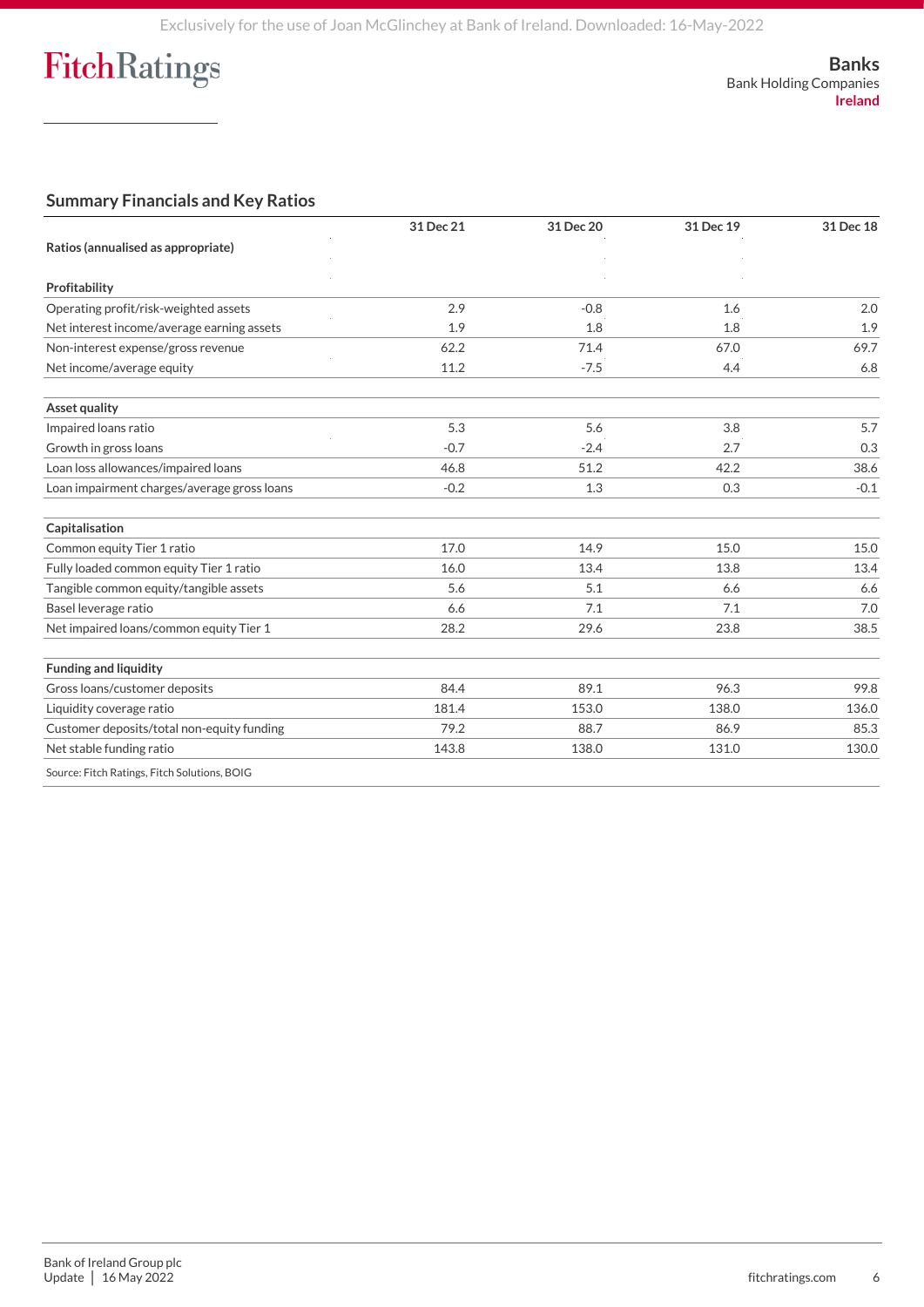## **Sovereign Support Assessment**

#### **No Sovereign Support Factored into Ratings**

We believe senior creditors of BOIG and BOI cannot rely on extraordinary support from the Irish authorities if the bank is declared non-viable. This is in line with other Irish and eurozone banks. It reflects our belief that the authorities' propensity to support the banking system, and their ability to do so ahead of senior bondholders participating in losses, has decreased materially following the implementation of recovery and resolution legislation.

| <b>Support Rating Floor</b>                                               |          |                | Value     |
|---------------------------------------------------------------------------|----------|----------------|-----------|
| Typical D-SIB SRF for sovereign's rating level (assuming high propensity) |          |                | A or A-   |
| Actual country D-SIB SRF                                                  |          |                | <b>NF</b> |
| <b>Support Rating Floor:</b>                                              |          |                | <b>NF</b> |
| <b>Support Factors</b>                                                    | Positive | <b>Neutral</b> | Negative  |
| Sovereign ability to support system                                       |          |                |           |
| Size of banking system relative to economy                                |          |                |           |
| Size of potential problem                                                 |          |                |           |
| Structure of banking system                                               |          |                |           |
| Liability structure of banking system                                     |          |                |           |
| Sovereign financial flexibility (for rating level)                        |          |                |           |
| Sovereign propensity to support system                                    |          |                |           |
| Resolution legislation with senior debt bail-in                           |          |                |           |
| Track record of banking sector support                                    |          |                |           |
| Government statements of support                                          |          |                |           |
| Sovereign propensity to support bank                                      |          |                |           |
| Systemic importance                                                       |          |                |           |
| Liability structure of bank                                               |          |                |           |
| Ownership                                                                 |          |                |           |
| Specifics of bank failure                                                 |          |                |           |

The colours indicate the weighting of each KRD in the assessment.

**Higher influence Moderate influence Lower influence** r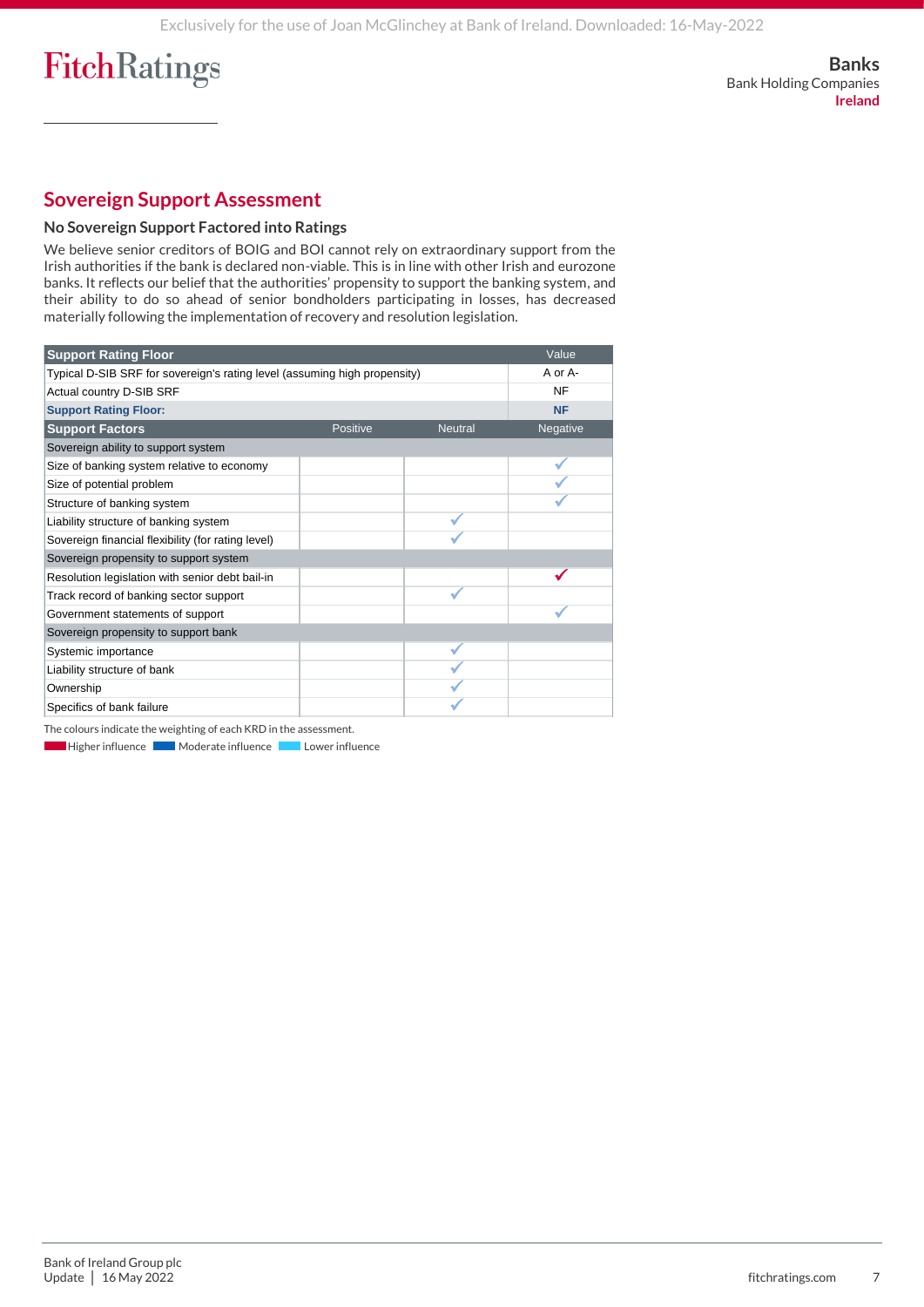## **Environmental, Social and Governance Considerations**

#### **FitchRatings Bank of Ireland Group Public Limited Company**

## **Banks Ratings Navigator**

| <b>Credit-Relevant ESG Derivation</b><br><b>Overall ESG Scale</b>                                                                                                                                                                                        |                     |  |        |                |  |  |  |
|----------------------------------------------------------------------------------------------------------------------------------------------------------------------------------------------------------------------------------------------------------|---------------------|--|--------|----------------|--|--|--|
| Bank of Ireland Group Public Limited Company has 5 ESG potential rating drivers<br>key driver<br>issues<br>æ                                                                                                                                             |                     |  |        |                |  |  |  |
| Bank of Ireland Group Public Limited Company has exposure to compliance risks including fair lending practices, mis-selling, repossession/foreclosure practices, consumer data protection<br>(data security) but this has very low impact on the rating. |                     |  |        |                |  |  |  |
| Governance is minimally relevant to the rating and is not currently a driver.                                                                                                                                                                            | driver              |  | issues |                |  |  |  |
|                                                                                                                                                                                                                                                          | potential driver    |  | issues | 3              |  |  |  |
|                                                                                                                                                                                                                                                          | not a rating driver |  | issues | $\overline{2}$ |  |  |  |
|                                                                                                                                                                                                                                                          |                     |  | issues |                |  |  |  |

#### **Environmental (E)**

| <b>General Issues</b>                                         | E Score        | <b>Sector-Specific Issues</b>                                                                                                                            | Reference                                                               | E <sub>Sc</sub>          |  |
|---------------------------------------------------------------|----------------|----------------------------------------------------------------------------------------------------------------------------------------------------------|-------------------------------------------------------------------------|--------------------------|--|
| GHG Emissions & Air Quality                                   |                | n.a.                                                                                                                                                     | In.a.                                                                   | 5                        |  |
| <b>Energy Management</b>                                      |                | n.a.                                                                                                                                                     | In.a.                                                                   |                          |  |
| Water & Wastewater Management                                 |                | n.a.                                                                                                                                                     | In.a.                                                                   | з                        |  |
| Waste & Hazardous Materials<br>Management; Ecological Impacts |                | n.a.                                                                                                                                                     | In.a.                                                                   | $\overline{\phantom{a}}$ |  |
| <b>Exposure to Environmental</b><br>Impacts                   | $\overline{2}$ | Impact of extreme weather events on assets and/or operations and<br>corresponding risk appetite & management; catastrophe risk; credit<br>concentrations | Company Profile; Management &<br>Strategy; Risk Appetite; Asset Quality |                          |  |
| Social (S)                                                    |                |                                                                                                                                                          |                                                                         |                          |  |

| <b>General Issues</b>                                            | S Score        | <b>Sector-Specific Issues</b>                                                                                                                                                                             | Reference                                                                          |                          | <b>S</b> Scale |
|------------------------------------------------------------------|----------------|-----------------------------------------------------------------------------------------------------------------------------------------------------------------------------------------------------------|------------------------------------------------------------------------------------|--------------------------|----------------|
| Human Rights, Community<br>Relations, Access & Affordability     | $\overline{2}$ | Services for underbanked and underserved communities: SME and<br>community development programs; financial literacy programs                                                                              | Company Profile; Management &<br>Strategy; Risk Appetite                           | 5                        |                |
| Customer Welfare - Fair<br>Messaging, Privacy & Data<br>Security | 3              | Compliance risks including fair lending practices, mis-selling,<br>repossession/foreclosure practices, consumer data protection (data<br>security)                                                        | Operating Environment; Company<br>Profile; Management & Strategy; Risk<br>Appetite | $\Delta$                 |                |
| <b>Labor Relations &amp; Practices</b>                           | $\overline{2}$ | Impact of labor negotiations, including board/employee compensation<br>and composition                                                                                                                    | Company Profile; Management &<br>Strategy                                          | $\mathbf{3}$             |                |
| <b>Employee Wellbeing</b>                                        | $\mathbf{1}$   | n.a.                                                                                                                                                                                                      | n.a.                                                                               | $\overline{\phantom{0}}$ |                |
| <b>Exposure to Social Impacts</b>                                | $\overline{2}$ | Shift in social or consumer preferences as a result of an institution's<br>social positions, or social and/or political disapproval of core banking<br>practices                                          | Company Profile; Financial Profile                                                 |                          |                |
| Governance (G)                                                   |                |                                                                                                                                                                                                           |                                                                                    |                          |                |
| <b>General Issues</b>                                            | G Score        | <b>Sector-Specific Issues</b>                                                                                                                                                                             | Reference                                                                          |                          | <b>G</b> Scale |
| Management Strategy                                              | 3              | Operational implementation of strategy                                                                                                                                                                    | Management & Strategy                                                              | 5                        |                |
| Governance Structure                                             | 3              | Board independence and effectiveness; ownership concentration;<br>protection of creditor/stakeholder rights: legal /compliance risks:<br>business continuity: key person risk: related party transactions | Management & Strategy; Earnings &<br>Profitability: Capitalisation &<br>Leverage   | $\Delta$                 |                |
| <b>Group Structure</b>                                           | 3              | Organizational structure; appropriateness relative to business model;<br>opacity; intra-group dynamics; ownership                                                                                         | Company Profile                                                                    | $\mathbf{3}$             |                |
| <b>Financial Transparency</b>                                    | 3              | Quality and frequency of financial reporting and auditing processes                                                                                                                                       | Management & Strategy                                                              | $\overline{\phantom{0}}$ |                |
|                                                                  |                |                                                                                                                                                                                                           |                                                                                    |                          |                |

Unless otherwise disclosed in this section, the highest level of ESG credit relevance is a score of '3'. This means ESG issues are credit neutral or have only a minimal credit impact on the entity, either due to their nature or the way in which they are being managed by the entity. For more information on Fitch's ESG Relevance Scores, visit [www.fitchratings.com/esg.](http://www.fitchratings.com/esg) 

# **E Scale**





## **How to Read This Page**<br>ESG scores range from 1 to 5 based on a 15-level color gradation. Red (5) is<br>most relevant and green (1) is least relevant.

The Environmental (E), Social (S) and Governance (G) tables break out the individual components of the scale. The right-hand box shows the aggregate E, S, or G score. General Issues are relevant across all markets with Sec

The Credit-Relevant ESO Derivation table shows the overall ESG score. This Credit-Relevant Escore signifies the credit relevance of combined E, S and G issues to the entity's credit rating. The three columns to the left of

Classification of ESG issues has been developed from Firch's sector ratings<br>criteria. The General Issues and Sector-Specific Issues draw on the<br>classification standards published by the United Nations Principles for<br>Respon

**Sector references** in the scale definitions below refer to Sector as displayed in the Sector Details box on page 1 of the navigator.

|                | <b>CREDIT-RELEVANT ESG SCALE</b>                                                                                                                                                                    |  |  |  |  |
|----------------|-----------------------------------------------------------------------------------------------------------------------------------------------------------------------------------------------------|--|--|--|--|
|                | How relevant are E. S and G issues to the overall credit rating?                                                                                                                                    |  |  |  |  |
| 5              | Highly relevant, a key rating driver that has a significant impact on<br>the rating on an individual basis. Equivalent to "higher" relative<br>importance within Navigator.                         |  |  |  |  |
| 4              | Relevant to rating, not a key rating driver but has an impact on the<br>rating in combination with other factors. Equivalent to "moderate"<br>relative importance within Navigator.                 |  |  |  |  |
| 3              | Minimally relevant to rating, either very low impact or actively<br>managed in a way that results in no impact on the entity rating.<br>Equivalent to "lower" relative importance within Navigator. |  |  |  |  |
| $\mathfrak{p}$ | Irrelevant to the entity rating but relevant to the sector.                                                                                                                                         |  |  |  |  |
|                | Irrelevant to the entity rating and irrelevant to the sector.                                                                                                                                       |  |  |  |  |